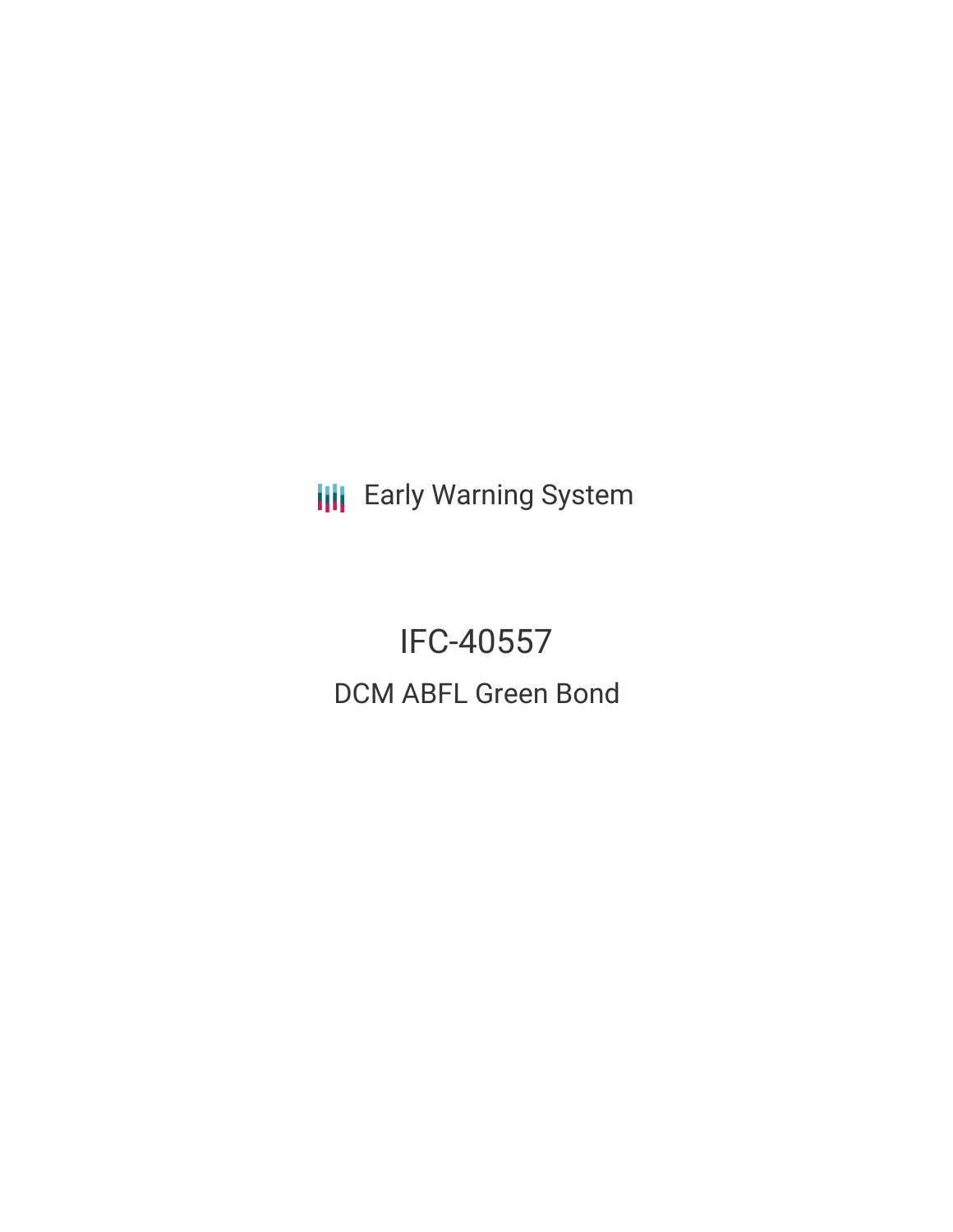# **Quick Facts**

| <b>Countries</b>               | India                                   |
|--------------------------------|-----------------------------------------|
| <b>Financial Institutions</b>  | International Finance Corporation (IFC) |
| <b>Status</b>                  | Proposed                                |
| <b>Bank Risk Rating</b>        | FI                                      |
| <b>Voting Date</b>             | 2018-04-16                              |
| <b>Borrower</b>                | Aditya Birla Finance Limited            |
| <b>Sectors</b>                 | Finance                                 |
| <b>Ring Fence</b>              | Climate                                 |
| <b>Investment Type(s)</b>      | ∟oan                                    |
| <b>Investment Amount (USD)</b> | \$153.41 million                        |
| <b>Loan Amount (USD)</b>       | \$153.41 million                        |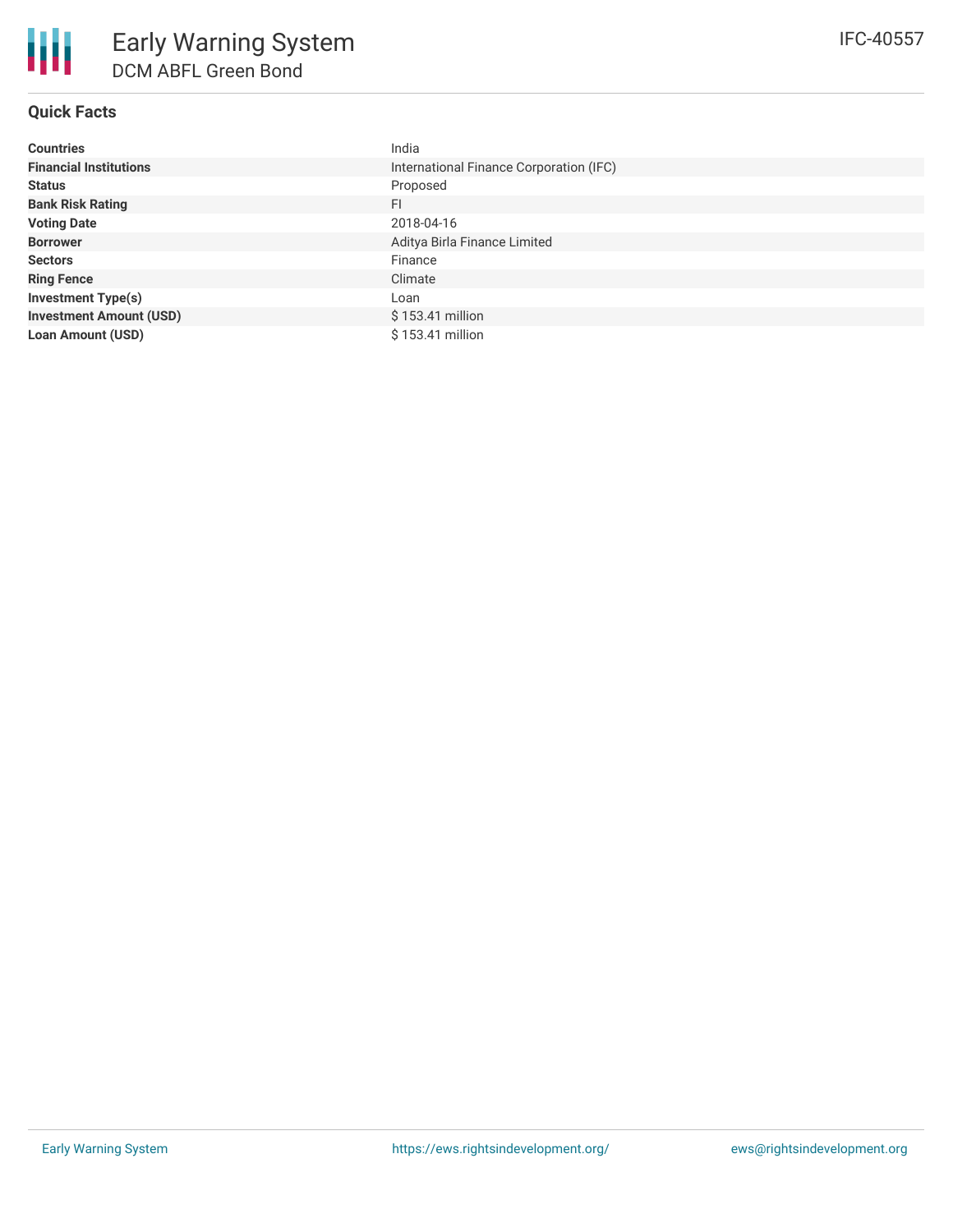

## **Project Description**

The proposed IFC investment involves supporting the renewable energy lending program of Aditya Birla Finance Limited, a Systemically Important Non-Deposit Accepting Non-Banking Finance Company (NBFC) in India through an INR ECB loan or subscription to NCDs, or green bonds, issued by the Company. The INR ECB loan will be issued under Track III of RBI's ECB guidelines. While the NCD issuance shall comply with SEBI (Indian regulator of the securities market) guidelines for green bonds. The proceeds of the issuance shall be on-lent by ABFL to solar projects in select states of India.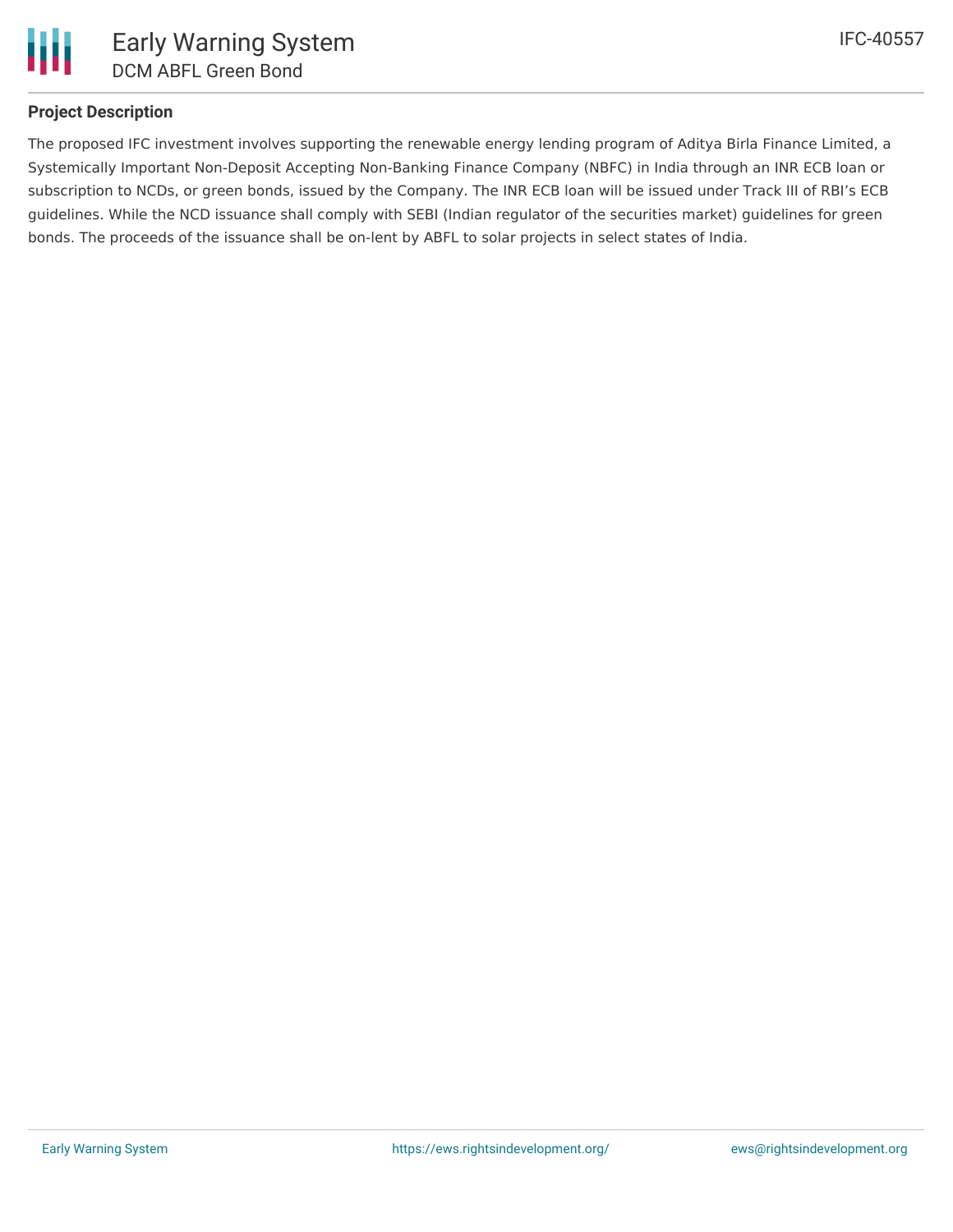## **People Affected By This Project**

GHG Savings: The proposed investment will result in savings in GHG emissions of up to 120,104 tCO2 p.a. as it will finance power generation through renewable and climate friendly sources. This is critical in the view of the GOI's overall intentions to reduce carbon intensity of the economy.

Integration: IFC's engagement with ABFL will support the latter's commitment to the renewable energy sector sending a positive signal to the market, and is likely to attract other local and international financial institutions to increase their investment in this sector. Additionally, IFC's continued investment in Green Finance will help to popularize this relatively new asset class, and attract niche investors.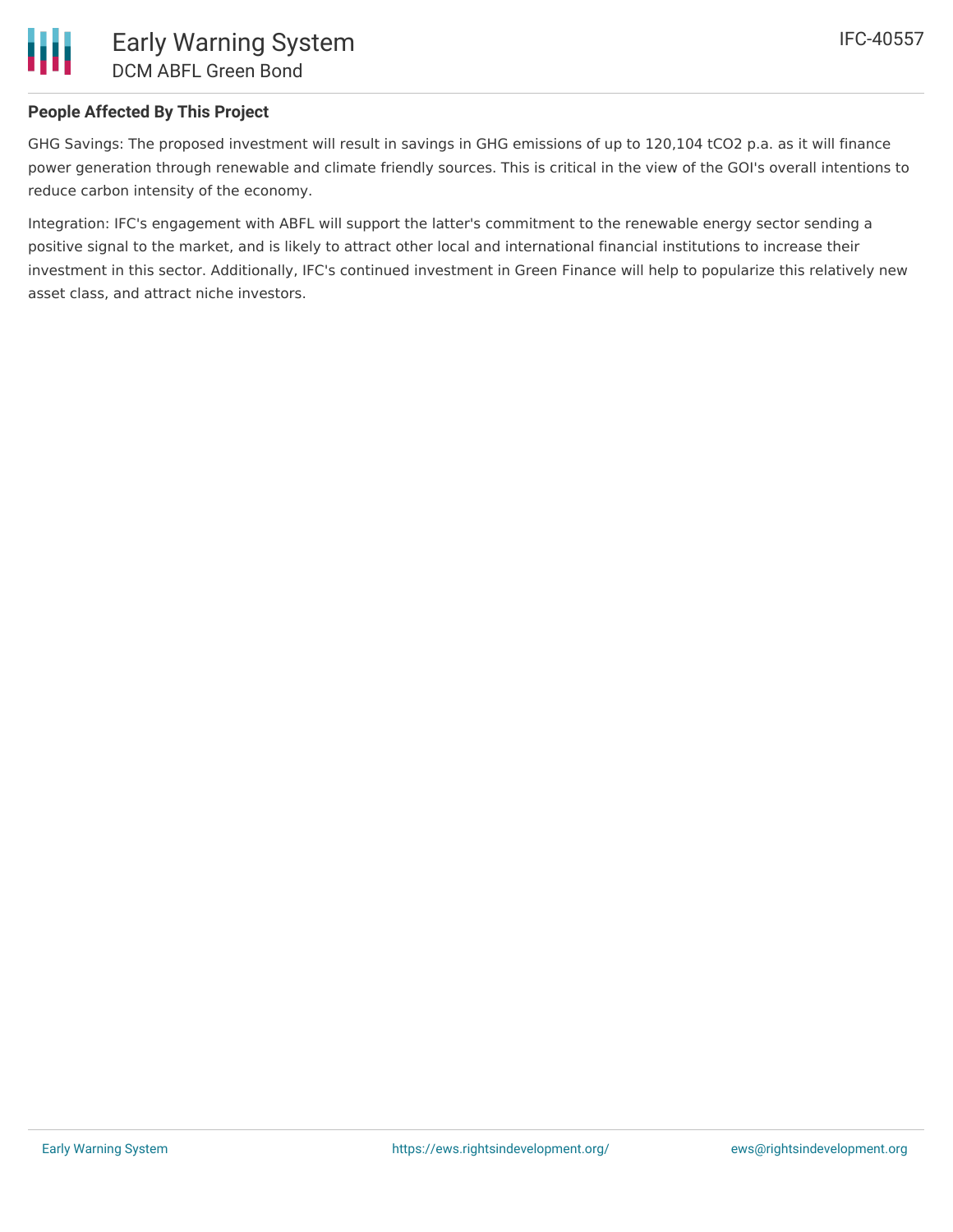### **Investment Description**

• International Finance Corporation (IFC)

#### **Financial Intermediary**

Financial Intermediary: A commercial bank or financial institution that receives funds from a development bank. A financial intermediary then lends these funds to their clients (private actors) in the form of loans, bonds, guarantees and equity shares. Financial intermediaries include insurance, pension and equity funds. The direct financial relationship is between the development bank and the financial intermediary.

- Aditya Birla [Finance](file:///actor/298/) Limited (Financial Intermediary)
- Aditya Birla [Finance](file:///actor/298/) Limited (Financial Intermediary) **is owned by** [Aditya](file:///actor/353/) Birla Group (Parent Company)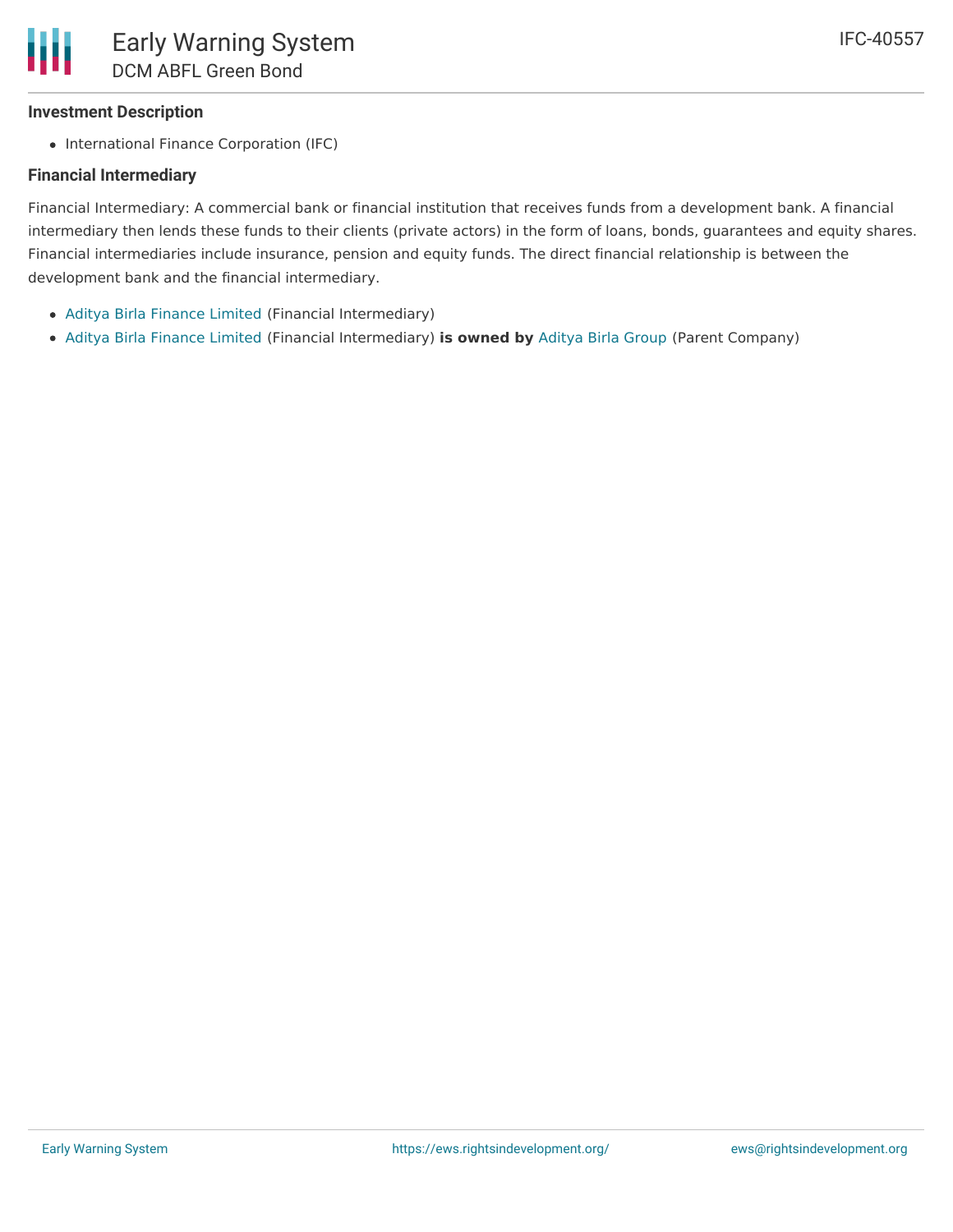## **Private Actor Relationship**

There is often limited information publicly available about what development banks are funding through financial intermediaries. In 2021, the Early Warning System partnered with Oxfam International to incorporate information on high-risk projects being funded by financial intermediaries receiving funding from the International Finance Corporation (IFC) and the Dutch Development Bank (FMO).

The information listed below describes the relationship between the different private actors linked to high-risk sectors and subprojects of IFC and FMO's financial intermediary investments and/or the financial intermediary's parent companies made from 2017 through 2020, including any associated ring fences.

The database, however, does not explicitly or implicitly imply that IFC or FMO have material exposure to or are contractually or legally accountable to the sub-projects financed by their financial intermediaries or the financial intermediary's parent companies. It only shows a seemingly financial relationship among the different private actors, the financial intermediaries, and IFC or FMO.

#### **Private Actors Description**

ABFL is a 100% subsidiary of Aditya Birla Capital Limited (ABCL), which is the holding company for all financial services businesses of Aditya Birla Group (ABG).

In 2017, ABG undertook a restructuring exercise which involved merger of group companies Aditya Birla Nuvo (parent of ABCL) and Grasim and subsequent demerger and listing of ABCL. The exercise has now been completed and ABCL got listed on September 1, 2017. Grasim holds 56% in ABCL, Promoters hold 17% and balance is held by public shareholders.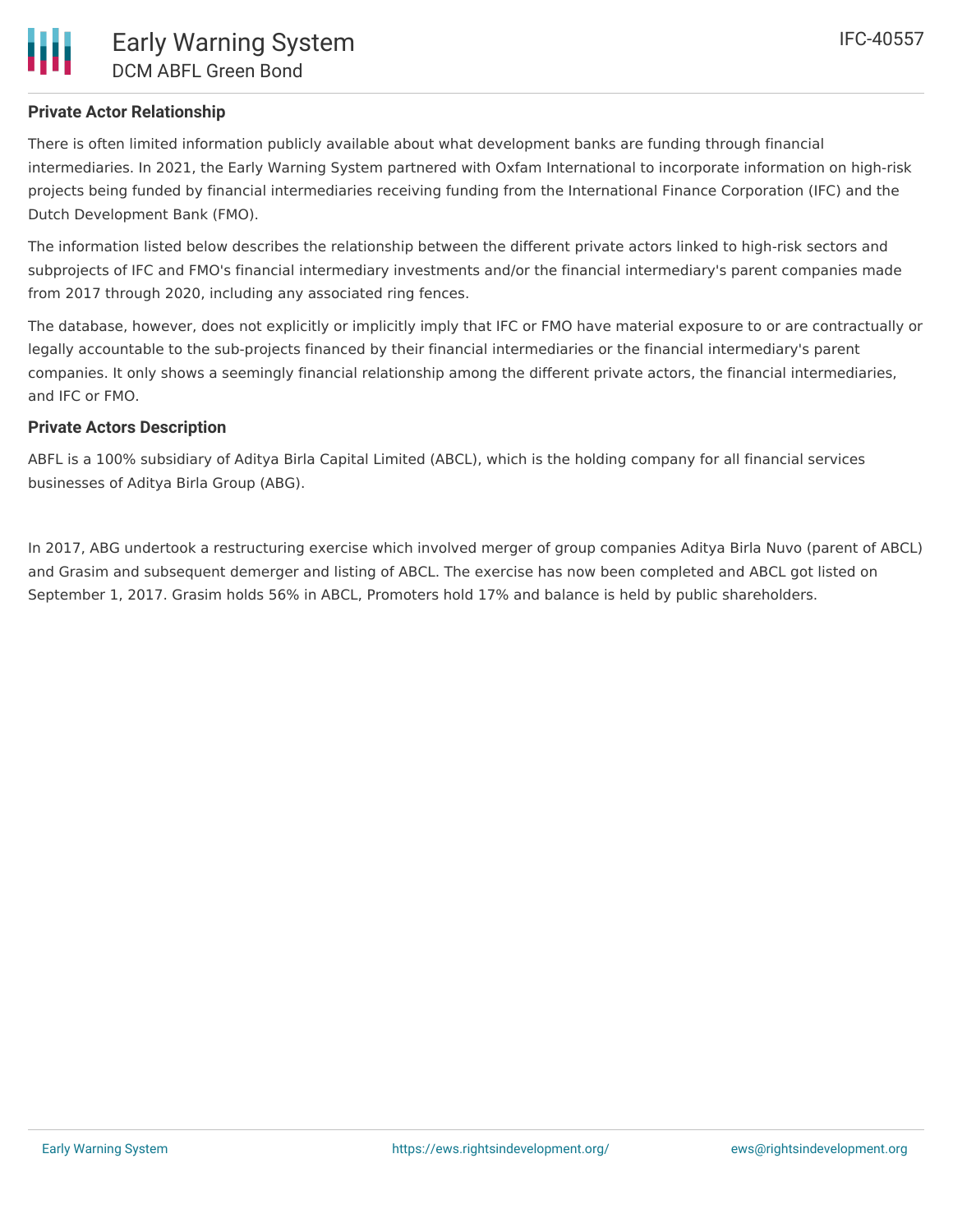| <b>Private Actor 1</b> | <b>Private Actor</b><br>1 Role | <b>Private Actor</b><br>1 Sector | <b>Relation</b> | <b>Private Actor 2</b>                    | <b>Private Actor</b><br>2 Role | <b>Private Actor</b><br>2 Sector |
|------------------------|--------------------------------|----------------------------------|-----------------|-------------------------------------------|--------------------------------|----------------------------------|
|                        | $\overline{\phantom{a}}$       | $\overline{\phantom{a}}$         | $ \,$           | Aditya Birla Capital Limited              | <b>Parent Company</b>          | $\overline{\phantom{m}}$         |
| Aditya Birla Group     | Investor                       | Finance                          | invests in      | Achintya Solar Power Ltd                  | <b>Parent Company</b>          | Energy                           |
| Aditya Birla Group     | Investor                       | Finance                          | invests in      | Amber Entrps (India) Pvt Ltd              | <b>Parent Company</b>          | Construction                     |
| Aditya Birla Group     | Investor                       | Finance                          | invests in      | Axis Wind Farms (MPR DAM) Pvt             | <b>Parent Company</b>          | Energy                           |
| Aditya Birla Group     | Investor                       | Finance                          | invests in      | Barmer Lignite Mining Co Ltd              | Client                         | Mining                           |
| Aditya Birla Group     | Investor                       | Finance                          | invests in      | Brookefields Res And                      | Parent Company                 | Industry and Trade               |
| Aditya Birla Group     | Investor                       | Finance                          | invests in      | <b>BSCPL Godhra Tollways Ltd</b>          | Client                         | Transport                        |
| Aditya Birla Group     | Investor                       | Finance                          | invests in      | <b>BSCPL Infrastructure Ltd</b>           | Parent Company                 | Transport                        |
| Aditya Birla Group     | Investor                       | Finance                          | invests in      | Cg Tollway Pvt Ltd                        | Client                         | Transport                        |
| Aditya Birla Group     | Investor                       | Finance                          | invests in      | Clean Wind Power (Devgarh)                | Client                         | Energy                           |
| Aditya Birla Group     | Investor                       | Finance                          | invests in      | <b>Emcure Pharmaceuticals Ltd</b>         | <b>Parent Company</b>          | <b>Education and Health</b>      |
| Aditya Birla Group     | Investor                       | Finance                          | invests in      | Energon Power Resources Pvt               | <b>Parent Company</b>          | Energy                           |
| Aditya Birla Group     | Investor                       | Finance                          | invests in      | <b>Essel Group</b>                        | <b>Parent Company</b>          | Energy                           |
| Aditya Birla Group     | Investor                       | Finance                          | invests in      | Gayatrishakti Paper & Boards              | <b>Parent Company</b>          | <b>Agriculture and Forestry</b>  |
| Aditya Birla Group     | Investor                       | Finance                          | invests in      | <b>Grinibhrit Solar Power Ltd</b>         | <b>Parent Company</b>          | Energy                           |
| Aditya Birla Group     | Investor                       | Finance                          | invests in      | <b>GVK Power &amp; Infrastructure Ltd</b> | <b>Parent Company</b>          | Transport                        |
| Aditya Birla Group     | Investor                       | Finance                          | invests in      | Hamir Real Estate Pvt Ltd                 | Client                         | Industry and Trade               |
| Aditya Birla Group     | Investor                       | Finance                          | invests in      | Hero Future Energies Pvt Ltd              | <b>Parent Company</b>          | Energy                           |
| Aditya Birla Group     | Investor                       | Finance                          | invests in      | Hindupur Solar Parks Pvt Ltd              | Client                         | Energy                           |
| Aditya Birla Group     | Investor                       | Finance                          | invests in      | <b>Ideal Soft Tech Park Pvt Ltd</b>       | Parent Company                 | Transport                        |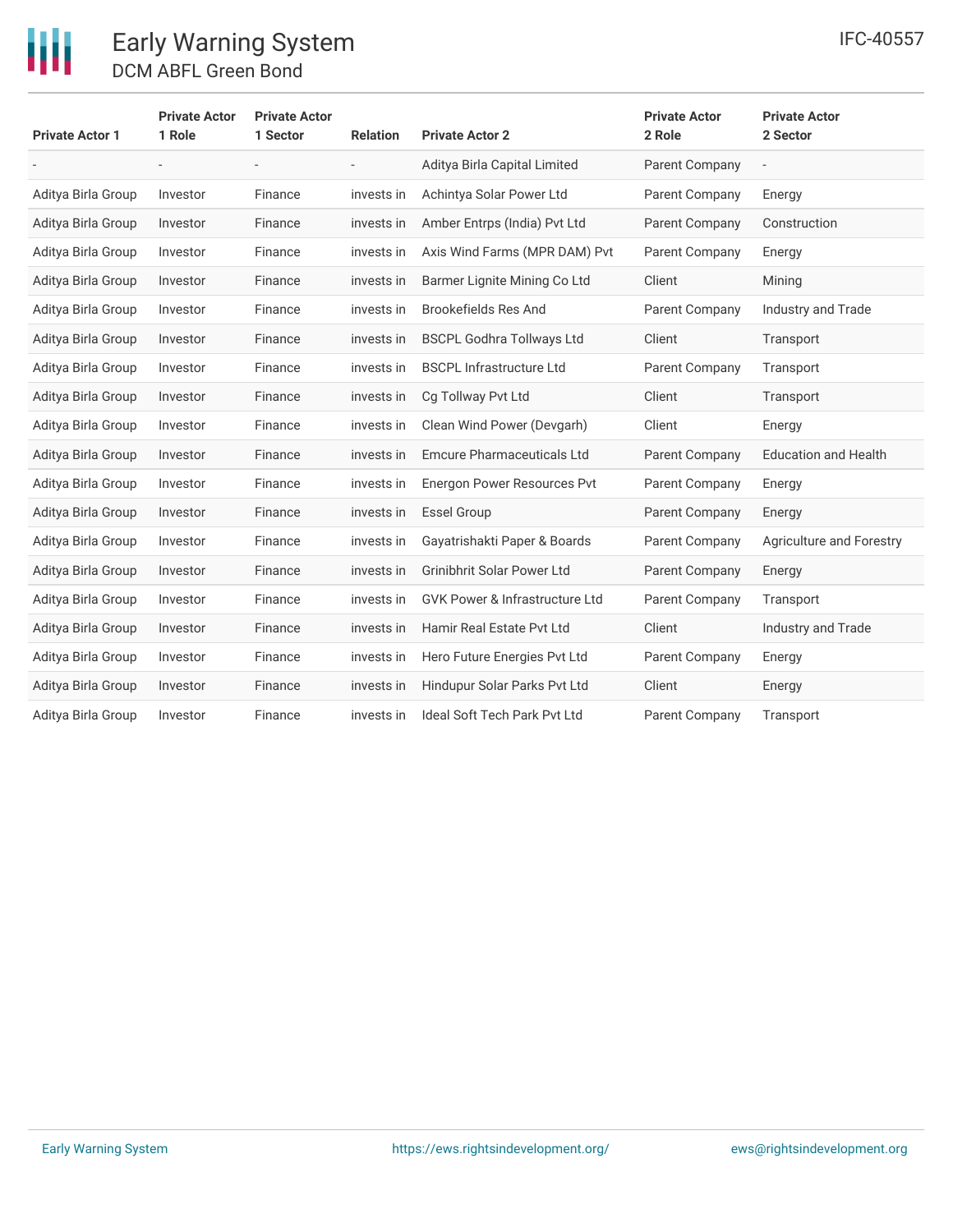

| <b>Private Actor 1</b> | <b>Private Actor</b><br>1 Role | <b>Private Actor</b><br>1 Sector | <b>Relation</b> | <b>Private Actor 2</b>           | <b>Private Actor</b><br>2 Role | <b>Private Actor</b><br>2 Sector |
|------------------------|--------------------------------|----------------------------------|-----------------|----------------------------------|--------------------------------|----------------------------------|
| Aditya Birla Group     | Investor                       | Finance                          | invests in      | <b>IDFC Ltd</b>                  | Parent Company                 | Energy                           |
| Aditya Birla Group     | Investor                       | Finance                          | invests in      | IRB Hapur Moradabad Tollway      | Client                         | Transport                        |
| Aditya Birla Group     | Investor                       | Finance                          | invests in      | Jindal Saw Ltd                   | Parent Company                 | Mining                           |
| Aditya Birla Group     | Investor                       | Finance                          | invests in      | <b>JSW Infrastructure Ltd</b>    | Parent Company                 | Transport                        |
| Aditya Birla Group     | Investor                       | Finance                          | invests in      | JSW Jaigarh Port Ltd             | Client                         | Transport                        |
| Aditya Birla Group     | Investor                       | Finance                          | invests in      | Kherani Paper Mills Pvt Ltd      | Parent Company                 | Agriculture and Forestry         |
| Aditya Birla Group     | Investor                       | Finance                          | invests in      | Ksh Infra Industrial Pk Pvt      | Parent Company                 | Industry and Trade               |
| Aditya Birla Group     | Investor                       | Finance                          | invests in      | Mahindra & Mahindra Ltd          | Parent Company                 | Energy                           |
| Aditya Birla Group     | Investor                       | Finance                          | invests in      | Mahindra Renewables Pyt Ltd      | Client                         | Energy                           |
| Aditya Birla Group     | Investor                       | Finance                          | invests in      | Mbl (GSY) Road Ltd               | Parent Company                 | Transport                        |
| Aditya Birla Group     | Investor                       | Finance                          | invests in      | <b>Mhaiskar Ventures Pvt Ltd</b> | Parent Company                 | Transport                        |
| Aditya Birla Group     | Investor                       | Finance                          | invests in      | Mumbai Intl Airport Pvt Ltd      | Client                         | Transport                        |
| Aditya Birla Group     | Investor                       | Finance                          | invests in      | Mysore-Bellary Highway Pvt Ltd   | Client                         | Transport                        |
| Aditya Birla Group     | Investor                       | Finance                          | invests in      | Navayuga Dhola Infra Projects    | Parent Company                 | Construction                     |
| Aditya Birla Group     | Investor                       | Finance                          | invests in      | Navayuga Quazigund Expressway    | Parent Company                 | Transport                        |
| Aditya Birla Group     | Investor                       | Finance                          | invests in      | <b>Neuland Laboratories Ltd</b>  | Parent Company                 | <b>Education and Health</b>      |
| Aditya Birla Group     | Investor                       | Finance                          | invests in      | NRSS XXIX Transmission Ltd       | Client                         | Energy                           |
| Aditya Birla Group     | Investor                       | Finance                          | invests in      | NRSS XXXI (B) Transmission Ltd   | Client                         | Energy                           |
| Aditya Birla Group     | Investor                       | Finance                          | invests in      | Okaya Energy Sys Pvt Ltd         | <b>Parent Company</b>          | Energy                           |
| Aditya Birla Group     | Investor                       | Finance                          | invests in      | Phoenix Tech Zone Pyt Ltd        | Parent Company                 | Industry and Trade               |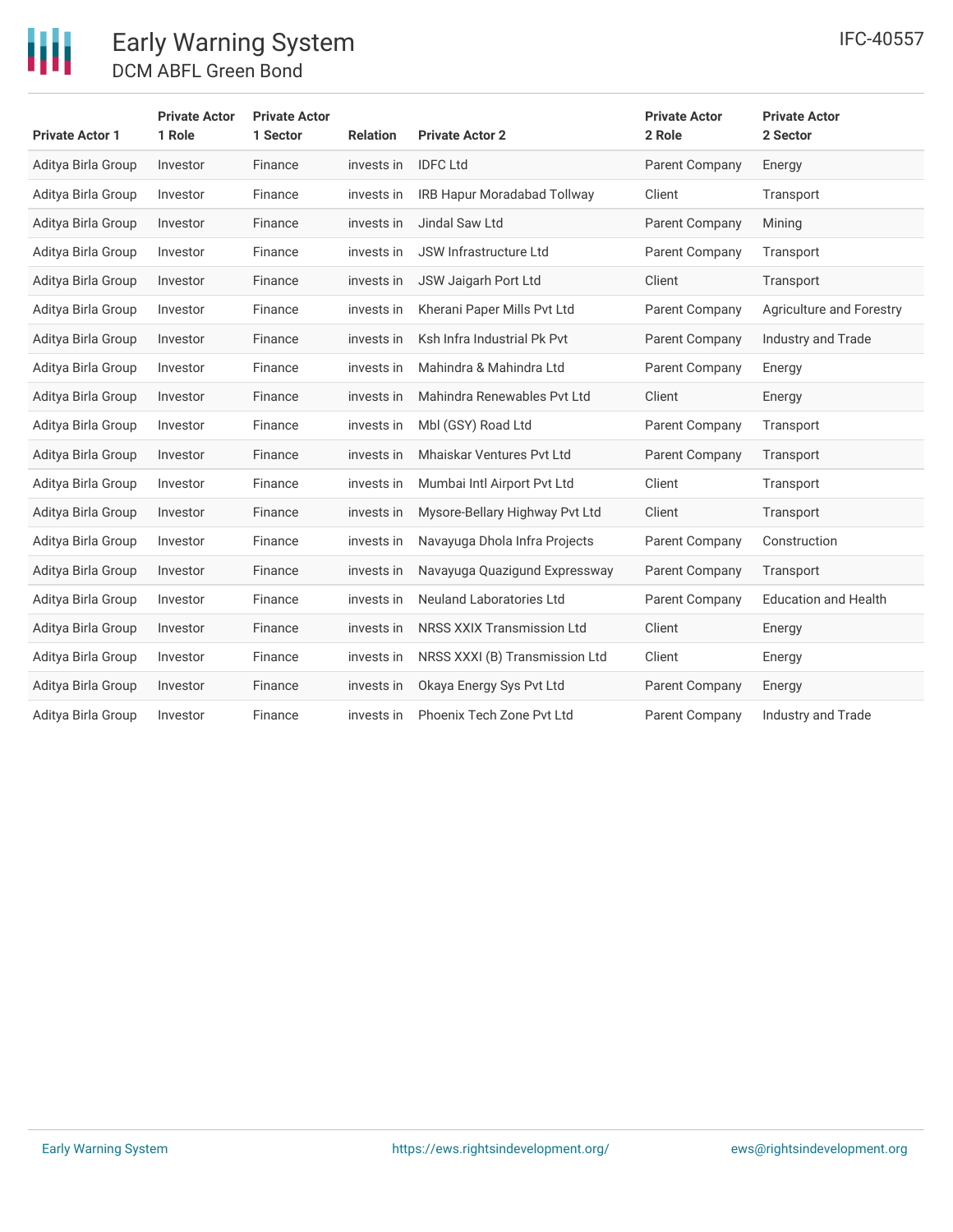# Early Warning System DCM ABFL Green Bond

| <b>Private Actor 1</b>          | <b>Private Actor</b><br>1 Role | <b>Private Actor</b><br>1 Sector | <b>Relation</b> | <b>Private Actor 2</b>           | <b>Private Actor</b><br>2 Role | <b>Private Actor</b><br>2 Sector |
|---------------------------------|--------------------------------|----------------------------------|-----------------|----------------------------------|--------------------------------|----------------------------------|
| Aditya Birla Group              | Investor                       | Finance                          | invests in      | Prestige Hyderabad Ret           | Parent Company                 | Industry and Trade               |
| Aditya Birla Group              | Investor                       | Finance                          | invests in      | Provident Housing Ltd            | Client                         | Industry and Trade               |
| Aditya Birla Group              | Investor                       | Finance                          | invests in      | Puravankara Ltd                  | Parent Company                 | Industry and Trade               |
| Aditya Birla Group              | Investor                       | Finance                          | invests in      | Rajasthan State Mines and        | Parent Company                 | Mining                           |
| Aditya Birla Group              | Investor                       | Finance                          | invests in      | Sadbhav Engineering Ltd          | <b>Parent Company</b>          | Transport                        |
| Aditya Birla Group              | Investor                       | Finance                          | invests in      | Sanghi Inds Ltd                  | Parent Company                 | Construction                     |
| Aditya Birla Group              | Investor                       | Finance                          | invests in      | Sterlite Grid 2 Ltd              | Parent Company                 | Energy                           |
| Aditya Birla Group              | Investor                       | Finance                          | invests in      | Sun-Gumberg India RE PCC         | Parent Company                 | <b>Industry and Trade</b>        |
| Aditya Birla Group              | Investor                       | Finance                          | invests in      | Suprasanna Solaire Energy Pvt    | Parent Company                 | Energy                           |
| Aditya Birla Group              | Investor                       | Finance                          | invests in      | Suvarchas Solar Power Ltd        | <b>Parent Company</b>          | Energy                           |
| Aditya Birla Group              | Investor                       | Finance                          | invests in      | <b>Tata Sons Pvt Ltd</b>         | Parent Company                 | Transport                        |
| Aditya Birla Group              | Investor                       | Finance                          | invests in      | Uchit Expressways Pvt Ltd        | Client                         | Transport                        |
| Aditya Birla Group              | Investor                       | Finance                          | invests in      | <b>Udaipur Tollway Pvt Ltd</b>   | Client                         | Transport                        |
| Aditya Birla Group              | Investor                       | Finance                          | invests in      | Vijay Grp Housing Pvt Ltd        | Parent Company                 | Infrastructure                   |
| Aditya Birla Group              | Investor                       | Finance                          | invests in      | Vishvarupa Solar Power Ltd       | Parent Company                 | Energy                           |
| Aditya Birla Group              | Investor                       | Finance                          | invests in      | VK1 Expressway Pvt Ltd           | Client                         | Transport                        |
| Aditya Birla Group              | Investor                       | Finance                          | invests in      | Walwhan Solar Madhya Pradesh     | Parent Company                 | Energy                           |
| Aditya Birla Group              | Investor                       | Finance                          | invests in      | Western MP Infrastructure        | Parent Company                 | Transport                        |
| <b>BSCPL Infrastructure Ltd</b> | Parent Company                 | Transport                        | owns            | <b>BSCPL Godhra Tollways Ltd</b> | Client                         | Transport                        |
| <b>Essel Group</b>              | Parent Company                 | Energy                           | owns            | NRSS XXXI (B) Transmission Ltd   | Client                         | Energy                           |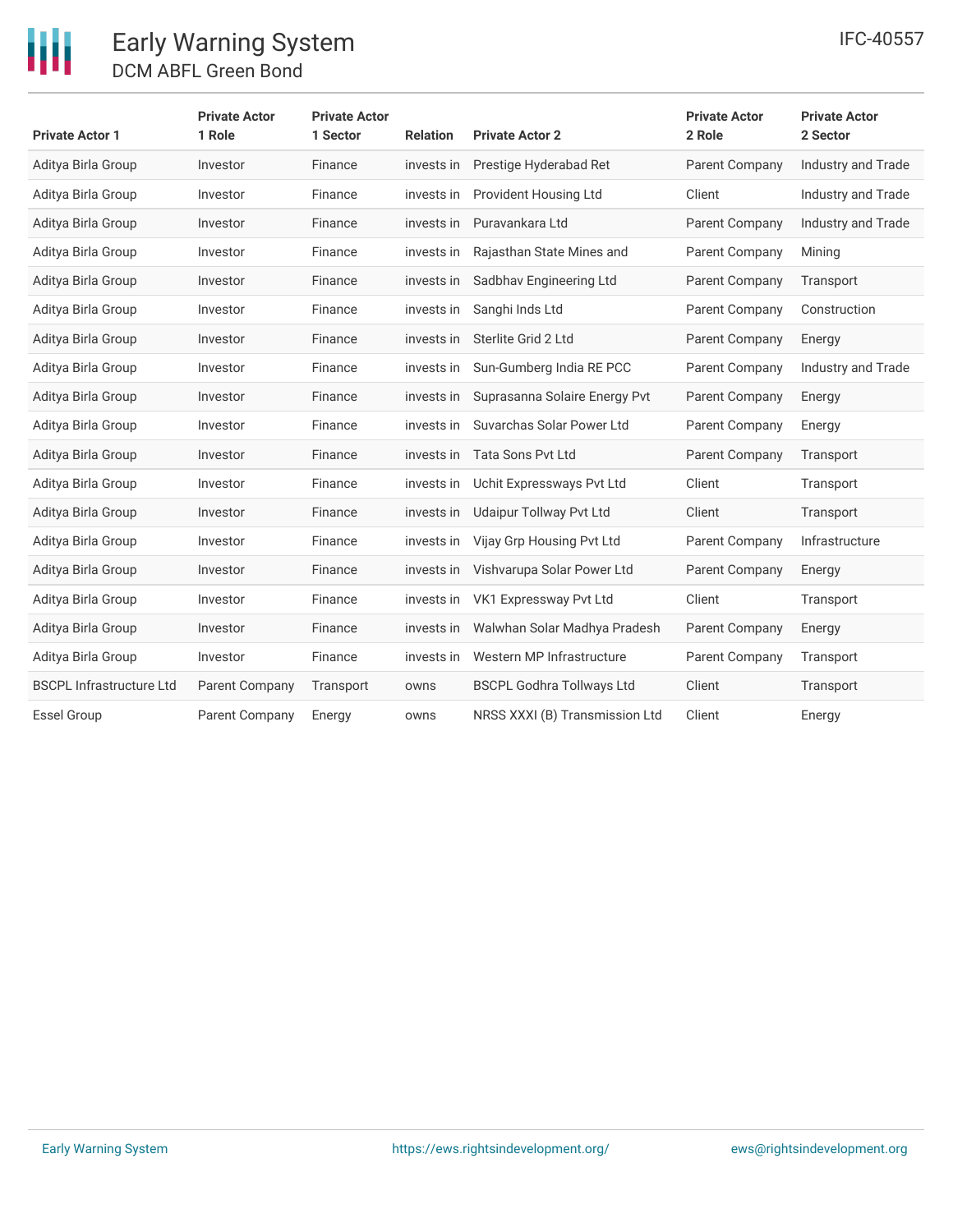# Early Warning System DCM ABFL Green Bond

| <b>Private Actor 1</b>                    | <b>Private Actor</b><br>1 Role | <b>Private Actor</b><br>1 Sector | <b>Relation</b> | <b>Private Actor 2</b>             | <b>Private Actor</b><br>2 Role | <b>Private Actor</b><br>2 Sector |
|-------------------------------------------|--------------------------------|----------------------------------|-----------------|------------------------------------|--------------------------------|----------------------------------|
| <b>GVK Power &amp; Infrastructure Ltd</b> | <b>Parent Company</b>          | Transport                        | owns            | Mumbai Intl Airport Pvt Ltd        | Client                         | Transport                        |
| Hero Future Energies Pvt Ltd              | Parent Company                 | Energy                           | owns            | Clean Wind Power (Devgarh)         | Client                         | Energy                           |
| <b>Ideal Soft Tech Park Pvt Ltd</b>       | Parent Company                 | Transport                        | owns            | Cg Tollway Pvt Ltd                 | Client                         | Transport                        |
| Ideal Soft Tech Park Pvt Ltd              | Parent Company                 | Transport                        | owns            | <b>Udaipur Tollway Pvt Ltd</b>     | Client                         | Transport                        |
| <b>IDFC Ltd</b>                           | <b>Parent Company</b>          | Energy                           | owns            | Hindupur Solar Parks Pvt Ltd       | Client                         | Energy                           |
| <b>JSW Infrastructure Ltd</b>             | Parent Company                 | Transport                        | owns            | JSW Jaigarh Port Ltd               | Client                         | Transport                        |
| Mahindra & Mahindra Ltd                   | Parent Company                 | Energy                           | owns            | Mahindra Renewables Pvt Ltd        | Client                         | Energy                           |
| Mhaiskar Ventures Pvt Ltd                 | Parent Company                 | Transport                        | owns            | <b>IRB Hapur Moradabad Tollway</b> | Client                         | Transport                        |
| <b>Mhaiskar Ventures Pyt Ltd</b>          | <b>Parent Company</b>          | Transport                        | owns            | VK1 Expressway Pvt Ltd             | Client                         | Transport                        |
| Puravankara Ltd                           | Parent Company                 | Industry and Trade               | owns            | Provident Housing Ltd              | Client                         | Industry and Trade               |
| Rajasthan State Mines and                 | <b>Parent Company</b>          | Mining                           | owns            | Barmer Lignite Mining Co Ltd       | Client                         | Mining                           |
| Sadbhav Engineering Ltd                   | <b>Parent Company</b>          | Transport                        | owns            | Mysore-Bellary Highway Pvt Ltd     | Client                         | Transport                        |
| Sterlite Grid 2 Ltd                       | Parent Company                 | Energy                           | owns            | <b>NRSS XXIX Transmission Ltd</b>  | Client                         | Energy                           |
| Sun-Gumberg India RE PCC                  | <b>Parent Company</b>          | Industry and Trade               | owns            | Hamir Real Estate Pyt Ltd          | Client                         | Industry and Trade               |
| <b>Tata Sons Pvt Ltd</b>                  | <b>Parent Company</b>          | Transport                        | owns            | Uchit Expressways Pyt Ltd          | Client                         | Transport                        |